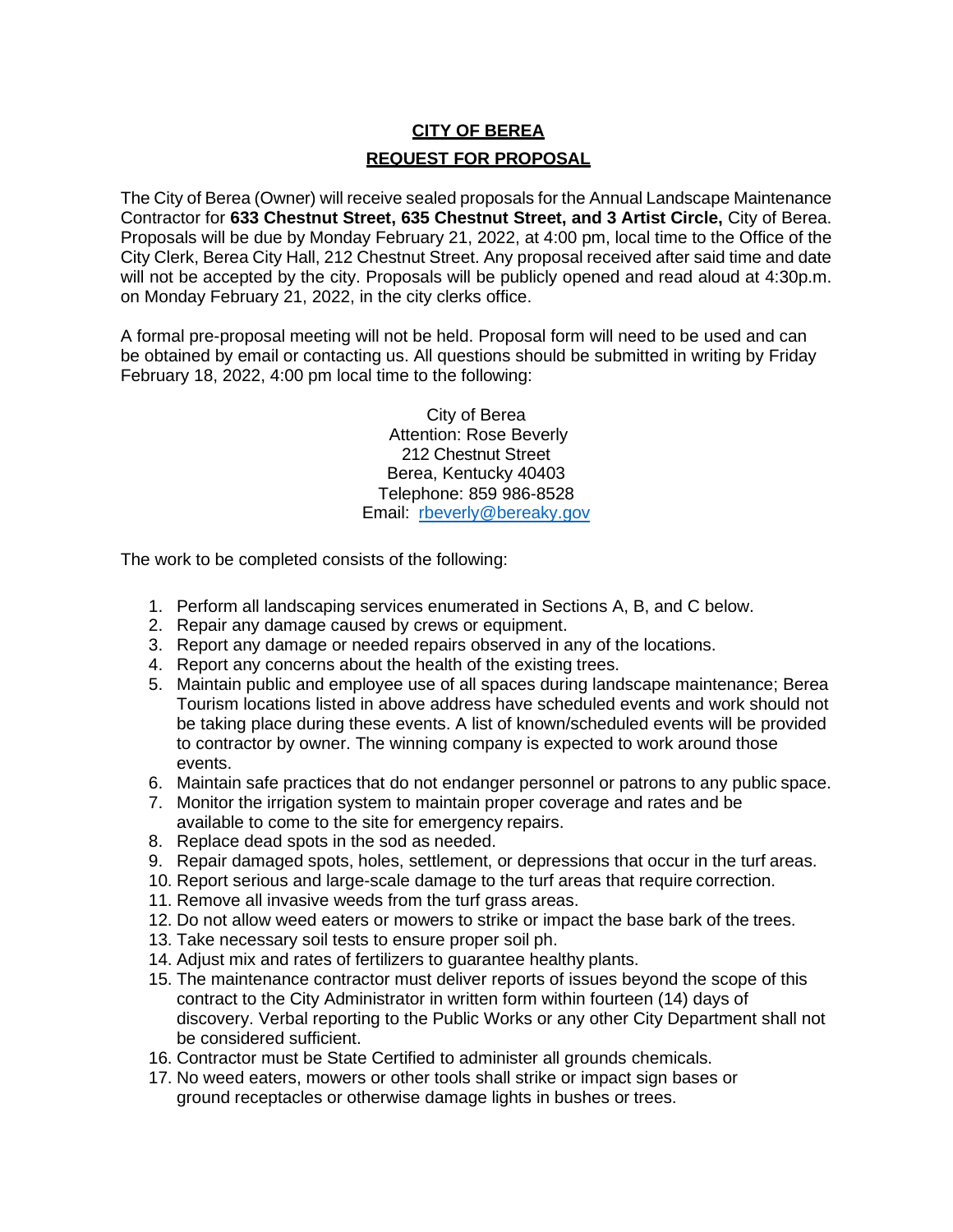## The Owner reserves the right to reject any or all proposals.

Each proposal shall be submitted and completed in all particulars and must be enclosed in a sealed envelope as described in the "Submission of Proposal Lawn Maintenance" section contained in the General Provisions of this document. Signatures required on each form must be originals signed in ink by hand. **The use of electronic signatures, stamps, mechanically generated signatures, or copies are not accepted**.

The City reserves the right to waive any irregularities in any proposal, and to take proposals under advisement. The City of Berea reserves the right to accept any proposal, to reject any and all proposals, and to accept what is determined to be the most responsive, most responsible, and best proposal, and in the best interest of, and most advantageous to, the City.

The following conditions and terms apply:

- 1. The City reserves the right to reject any or all proposals.
- 2. Attached are detailed specifications and conditions for bid submission.
- 3. The successful proposer must execute a City Attorney approved contract within ten (10) days of receipt from the City of Berea. The contract will begin effective March 1st, 2022. If the contract is not executed within ten (10) days, the City reserves the unilateral right to cancel it.
- 4. If any provisions of the contract are violated, the City, after 10 days' notice, may cancel the contract and arrange to have the products and or services supplied by others.
- 5. All proposals must be in a lump sum amount. Any attempt to qualify prices with an "escalation clause" or any other method of making a price variable, is not acceptable for this proposal. Please provide unit prices as specified.
- 6. The successful proposer shall provide proof of General Labiality Insurance Coverage of at least 2 million dollars.
- 7. Additional property maintenance could be requested from time to time depending on events within the City limits of Berea under the direction of the City Administrator, or his/her designee.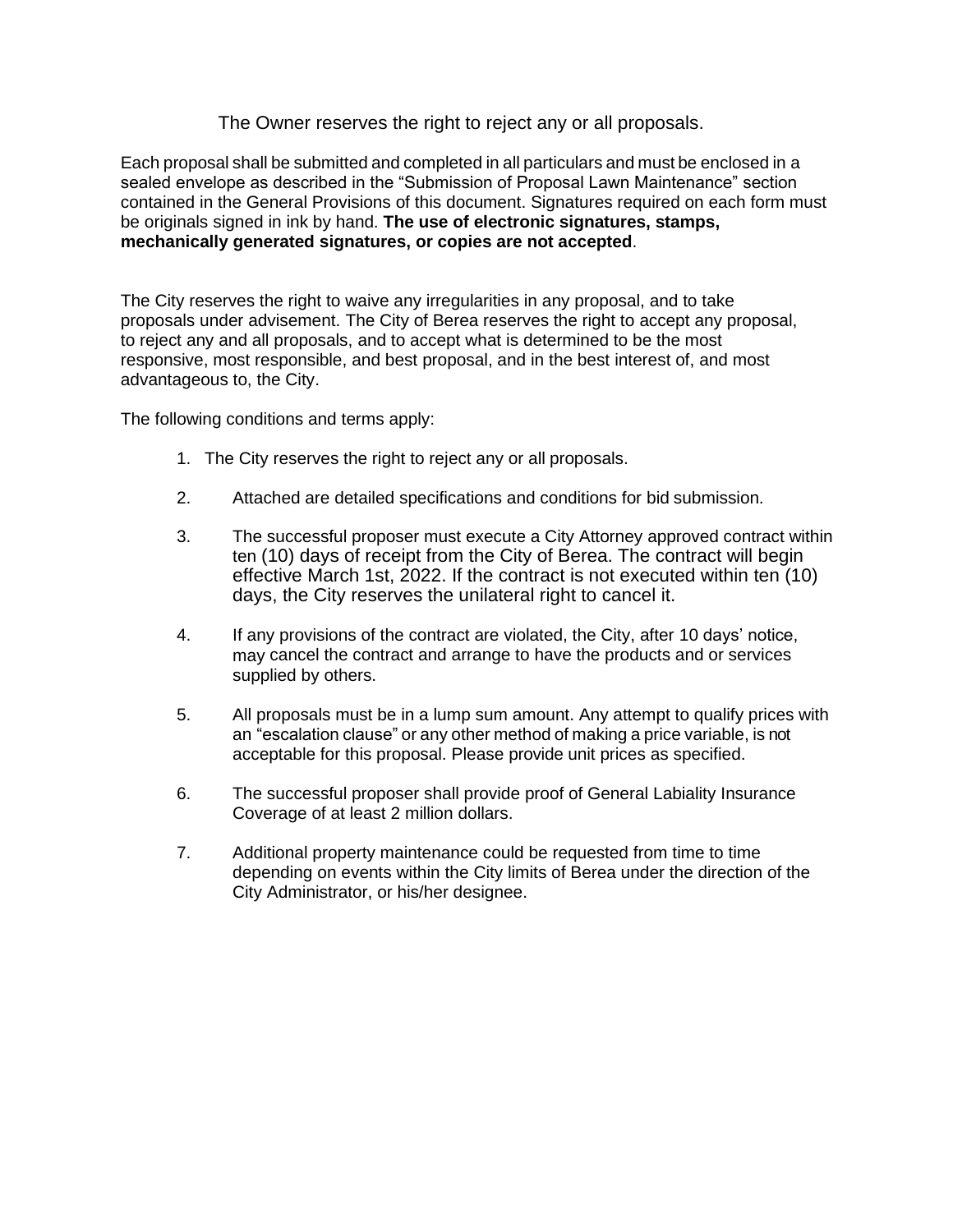#### **PROPOSAL FORM**

#### **TO: The City of Berea 212 Chestnut Street Berea, Kentucky 40403**

In compliance with a Notice to Proposers, the undersigned, hereinafter termed the Proposer, proposes to enter into a Contract with the City of Berea to provide the necessary machinery, tools, apparatus, and other materials and labor specified in the Contract, necessary to complete the work in the manner therein specified within the time specified, as therein set forth, for:

#### **A. Berea Tourism Gallery & Event Center 633 Chestnut Street**

- 1. Cut all turf areas:
- a. Fescue to be cut at 1.5 to 2 inches with rotary mower with bagger attachment.
- b. Approximate Sq.  $Ft 1.000$ .
- 2. Fertilize the lawn and ground cover beds according to good turf grass practices.
- 3. Edge all sidewalks, curbs, and bed lines.
- 4. Blow all paved areas (includes street parking areas) free of grass clippings, leaves and debris and remove from the property, do not blow clipping, leaves and debris into the road or storm drains.
- 5. Always keep shrubbery trimmed properly. Only staff that has been trained and demonstrate competency in proper pruning techniques shall perform pruning. Use hand pruners or loppers on trees and shrubs. All new plant material has been designed to form massing naturally and will require very little if any pruning, we do not want shearing.
- 6. Maintain the proper pH of the turf soil areas by appropriate annual applications.
- 7. Ornamental trees and shrubs trimmed twice a year.
- 8. Keep planting beds free of weeds and debris.
- 9. Remove all trash on the property.
- 10. Mulch or Rock per Owner Request.
- 11. Pressure Washing on sidewalks, exits and entrances semi-annually.

12. Snow Removal (Winter) – Parking lots, sidewalks, entrances, steps. Services are to be performed during early A.M hours or night to avoid delay in city services.

13. Salt application - Parking lots, sidewalks, entrances, steps. Services are to be performed during early A.M. hours or night to avoid delay in city services. Excess salt or ice melt should be removed with blower after ice and snow are gone.

#### **Total Cost: Berea Tourism Gallery & Event Center \$\_\_\_\_\_\_\_\_\_\_\_\_**

#### **B. The Chestnut Street Pavilion 635 Chestnut Street**

- 1. Cut all turf areas:
- a. Fescue to be cut at 1.5 to 2 inches with rotary mower with bagger attachment.
- b. Approximate Sq. Ft 5000 (exterior fence street perimeters & next to Berea Pavilion Bldg.).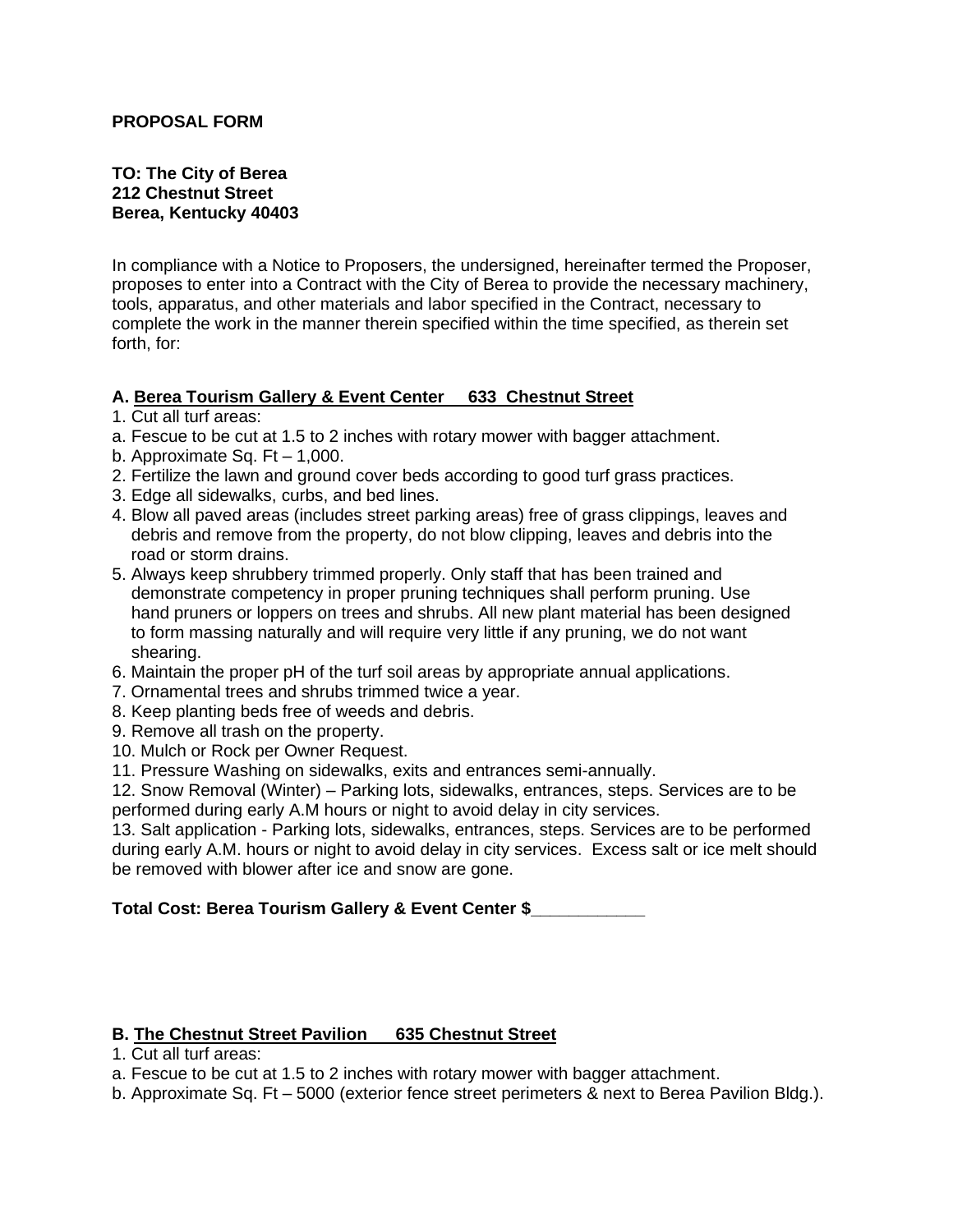2. Fertilize the lawn and ground cover beds according to good turf grass practices.

3. Edge all sidewalks, curbs, and bed lines.

4. Blow all paved areas (includes street parking areas) free of grass clippings, leaves and debris and remove from the property, do not blow clipping, leaves and debris into the road or storm drains.

5. Always keep shrubbery trimmed properly. Only staff that has been trained and demonstrate competency in proper pruning techniques shall perform pruning. Use hand pruners or loppers on trees and shrubs. All new plant material has been designed to form massing naturally and will require very little if any pruning, we do not want shearing.

6. Maintain the proper pH of the turf soil areas by appropriate annual applications

7. Ornamental trees and shrubs trimmed once a year.

8. Keep planting beds free of weeds and debris.

9. Remove all trash on the property.

10. Mulch or Rock per Owner Request.

11. Pressure Washing on sidewalks and all entrances semi-annually.

12. Snow Removal (Winter) – Parking lots, sidewalks, entrances, steps. Services are to be performed during early A.M hours or night to avoid delay in city services.

13. Salt application - Parking lots, sidewalks, entrances, steps. Services are to be performed during early A.M. hours or night to avoid delay in city services. Excess salt or ice melt should be removed with blower after ice and snow are gone.

**Total Cost: The Chestnut Street Pavilion \$\_\_\_\_\_\_\_\_\_\_\_\_**

# **C. Berea Tourism Depot Welcome Center 3 Artist Circle-Garden & Cottage**

- 1. Cut all turf areas:
- a. Fescue to be cut at 1.5 to 2 inches with rotary mower with bagger attachment
- b. Approximate Sq. Ft 2,000 (Cabin Lawn-behind Barn & Cottage Gardens (2))
- 2. Fertilize the lawn and ground cover beds according to good turf grass practices.
- 3. Edge all sidewalks, curbs, and bed lines.
- 4. Blow all paved areas (includes street parking areas) free of grass clippings, leaves and debris and remove from the property, do not blow clipping, leaves and debris into the road or storm drains.
- 5. Always keep shrubbery trimmed properly. Only staff that has been trained and demonstrate competency in proper pruning techniques shall perform pruning. Use hand pruners or loppers on trees and shrubs. All new plant material has been designed to form massing naturally and will require very little if any pruning, we do not want shearing.
- 6. Maintain the proper pH of the turf soil areas by appropriate annual applications.
- 7. Ornamental trees and shrubs trimmed once a year.
- 8. Keep planting beds free of weeds and debris.
- 9. Remove all trash on the property.
- 10. Mulch or Rock per Owner Request.
- 11. Pressure Washing on sidewalks and all entrances semi-annually.